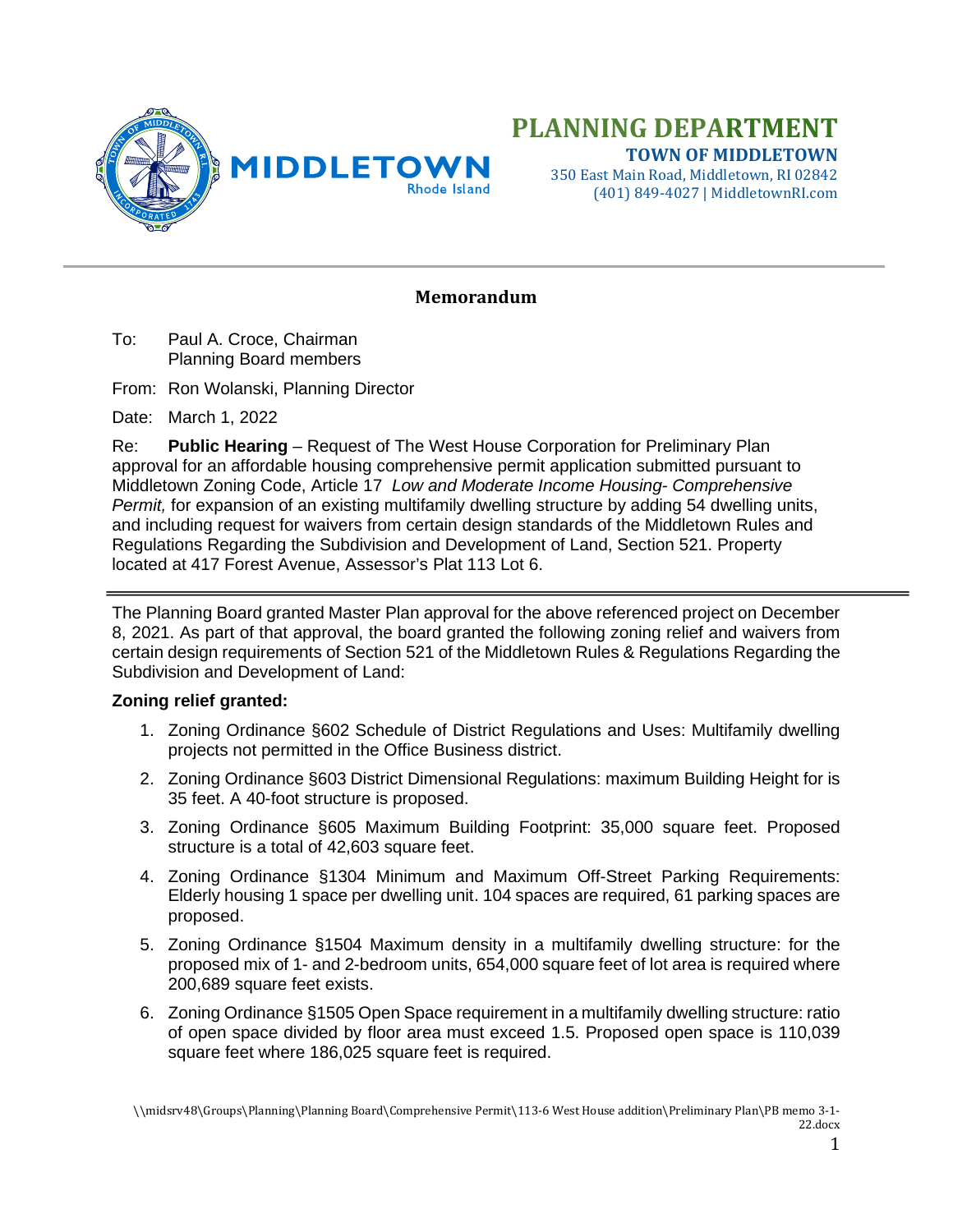- 7. Zoning Ordinance §1507(B) No off-street parking area shall be located within 25 feet of any wall of a principal building (except a garage) used for residential purposes along which is located an entrance or exit generally intended for use by residences thereof or along which are located windows serving habitable rooms less than ten feet above the ground. Proposed parking is approximately 19.5 feet from the building.
- 8. Zoning Ordinance §1508(B) No facade of any principal building in any multifamily dwelling project or structure shall exceed 80 lineal feet without a building jog of at least 45 degrees for a building having two wings, or 30 degrees for a building having three or more wings. Facade is approximately 83 feet without jog.

#### **Waivers previously granted:**

- 1. Middletown Rules & Regulations Regarding the Subdivision & Development of Land §521.1 E. 4 Bicycle racks shall be provided, minimum 1 bicycle space per 5 automobile parking spaces or fraction thereof. No bicycle racks are proposed.
- 2. Middletown Rules & Regulations Regarding the Subdivision & Development of Land §521.2C - Building exteriors and roofs constructed of traditional materials such as wooden clapboards, shingles, patterned shingles, brick or stone (synthetic materials require Planning Board approval). The applicant proposed wood composite siding and rubber roof.
- 3. Middletown Rules & Regulations Regarding the Subdivision & Development of Land §521.2.D 1-3 Traditional roof forms such as hip, gambrel, or gable shall be required. The gradient from level of any sloped roof shall be at least 4:12. Flat roofs may be permitted if decorative details are incorporated into the roof design and/or the roof is designed to incorporate a sloped design for the portion of the roof visible from the public way, and provided that any mechanical equipment installed on the roof is not visible from the public way and abutting properties. Flat roof is proposed**.**

#### **Additional waivers necessary based on review of Preliminary Plan submission:**

- 1. Middletown Rules & Regulations Regarding the Subdivision & Development of Land §521.3.C – Screening elements required along all property lines not provided.
- 2. Middletown Rules & Regulations Regarding the Subdivision & Development of Land §521.3.D.1 – Landscaped buffer at least 10-feet wide required along all property lines – not provided in the area of proposed trash enclosure/emergency vehicle turn-around.
- 3. Middletown Rules & Regulations Regarding the Subdivision & Development of Land §521.3.D.2 Required 6-foot tall screening not provided along rear residential property boundary.

Please see the attached plans and other documentation included with the applicant's Preliminary Plan application. The applicant proposes an existing multifamily dwelling structure with an additional 54 units contained in 17,432 square feet. The existing building contains 51 multifamily dwelling units in approximately 24,973 square feet, located in the Office Business zoning district. All proposed units would meet the definition of Low- or Moderate-income housing under Section 45-53-3 of the RI General Laws. The new addition would be built on what is now a parking area accessible from Enterprise Drive. The site is served by public water and public sewer lines. No alterations to the existing structure or entryway from Forest Avenue are proposed. Screening for rooftop equipment is provided.

In accordance with the Middletown Zoning Ordinance, Article 17, and Section 45-53-4 of the RI General Laws, the applicant has submitted an application for an affordable housing comprehensive permit to allow the development of low/moderate income housing. The zoning ordinance identifies the Planning Board as the local review board empowered to consider such

<sup>\\</sup>midsrv48\Groups\Planning\Planning Board\Comprehensive Permit\113-6 West House addition\Preliminary Plan\PB memo 3-1- 22.docx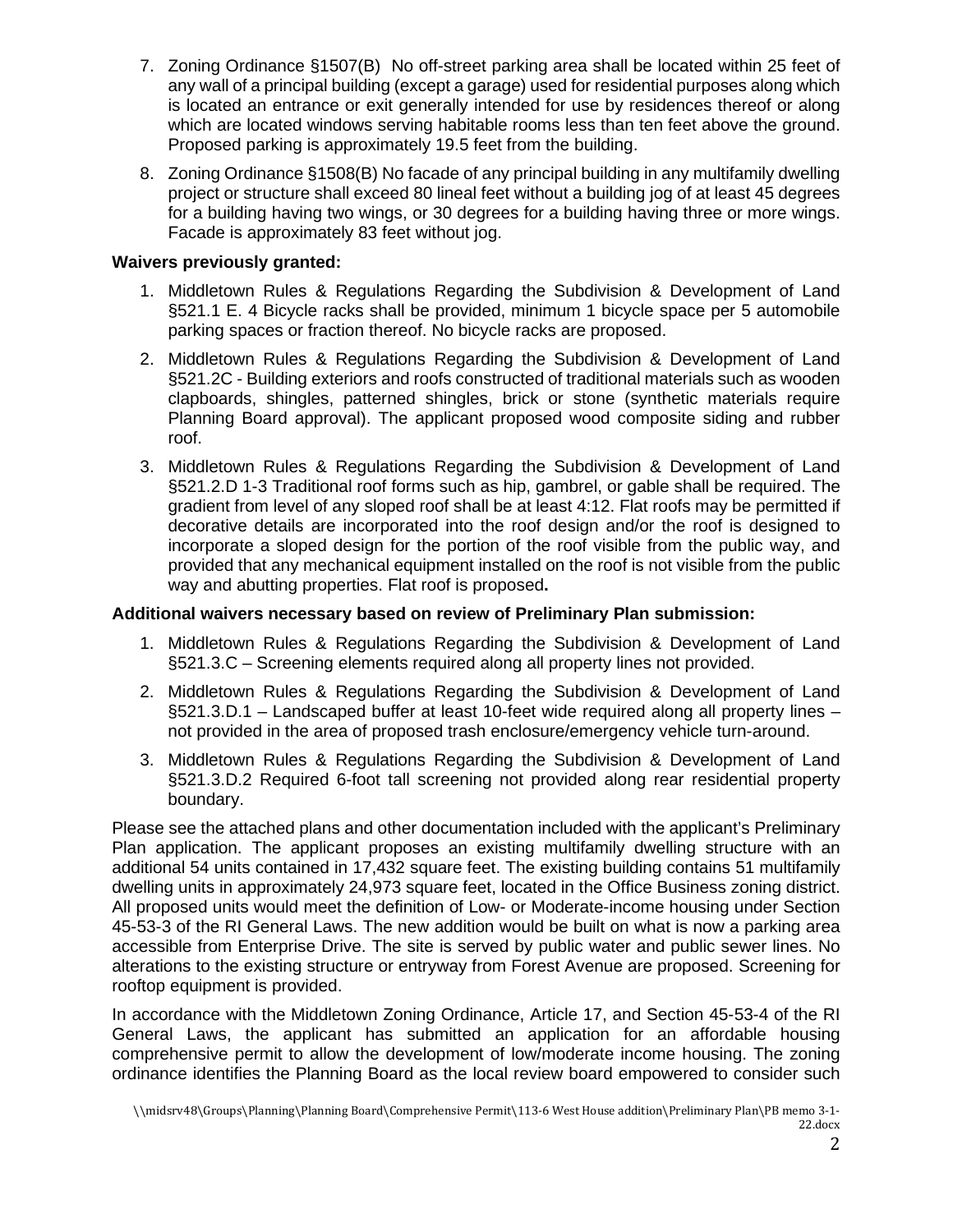applications. The board has the authority to consider and act on all of the applicant's requests for zoning and/or regulatory relief, and has the authority to approve the project subject to making the following findings.

### **Required findings:**

- 1. The proposed development is consistent with local needs as identified in the local comprehensive community plan with particular emphasis on the community's affordable housing plan and/or has satisfactorily addressed the issues where there may be inconsistencies.
- 2. The proposed development is in compliance with the standards and provisions of the municipality's zoning ordinance and subdivision regulations, and/or where expressly varied or waived local concerns that have been affected by the relief granted do not outweigh the state and local need for low and moderate income housing.
- 3. All low and moderate income housing units proposed are integrated throughout the development; are similar in scale and architectural style to the market rate units within the project; and will be built and occupied prior to, or simultaneous with the construction and occupancy of any market rate units.
- 4. There will be no significant negative environmental impacts from the proposed development as shown on the final plan, with all required conditions for approval.
- 5. There will be no significant negative impacts on the health and safety of current or future residents of the community, in areas including, but not limited to, safe circulation of pedestrian and vehicular traffic, provision of emergency services, sewerage disposal, availability of potable water, adequate surface water run-off, and the preservation of natural, historical or cultural features that contribute to the attractiveness of the community.
- 6. All proposed land developments and all subdivision lots will have adequate and permanent physical access to a public street in accordance with the requirements of R.I. Gen. Laws § 45-23-60(5).
- 7. The proposed development will not result in the creation of individual lots with any physical constraints to development that building on those lots according to pertinent regulations and building standards would be impracticable, unless created only as permanent open space or permanently reserved for a public purpose on the approved recorded plans.

## **TRC Review**

The Technical Review Committee will review this application during its meeting scheduled for March 4, 2022. I will provide the outcome of that review as soon as possible.

The board may choose to deny issuance of the comprehensive permit for any of the following reasons. A denial is appealable to the state housing appeals board, rather than the Middletown Planning Board of Appeals.

- 1. The town has an approved affordable housing plan and is meeting housing needs, and the proposal is inconsistent with the affordable housing plan;
- 2. The proposal is not consistent with local needs, including, but not limited to, the needs identified in an approved comprehensive plan, and/or local zoning ordinances and procedures promulgated in conformance with the comprehensive plan;
- 3. The proposal is not in conformance with the comprehensive plan;
- 4. The community has met or has plans to meet the goal of 10% of the year-round units as defined in R.I. Gen. Laws § 45-53-3(2)(i) being low and moderate income housing;
- 5. Concerns for the environment and the health and safety of current residents have not been adequately addressed.